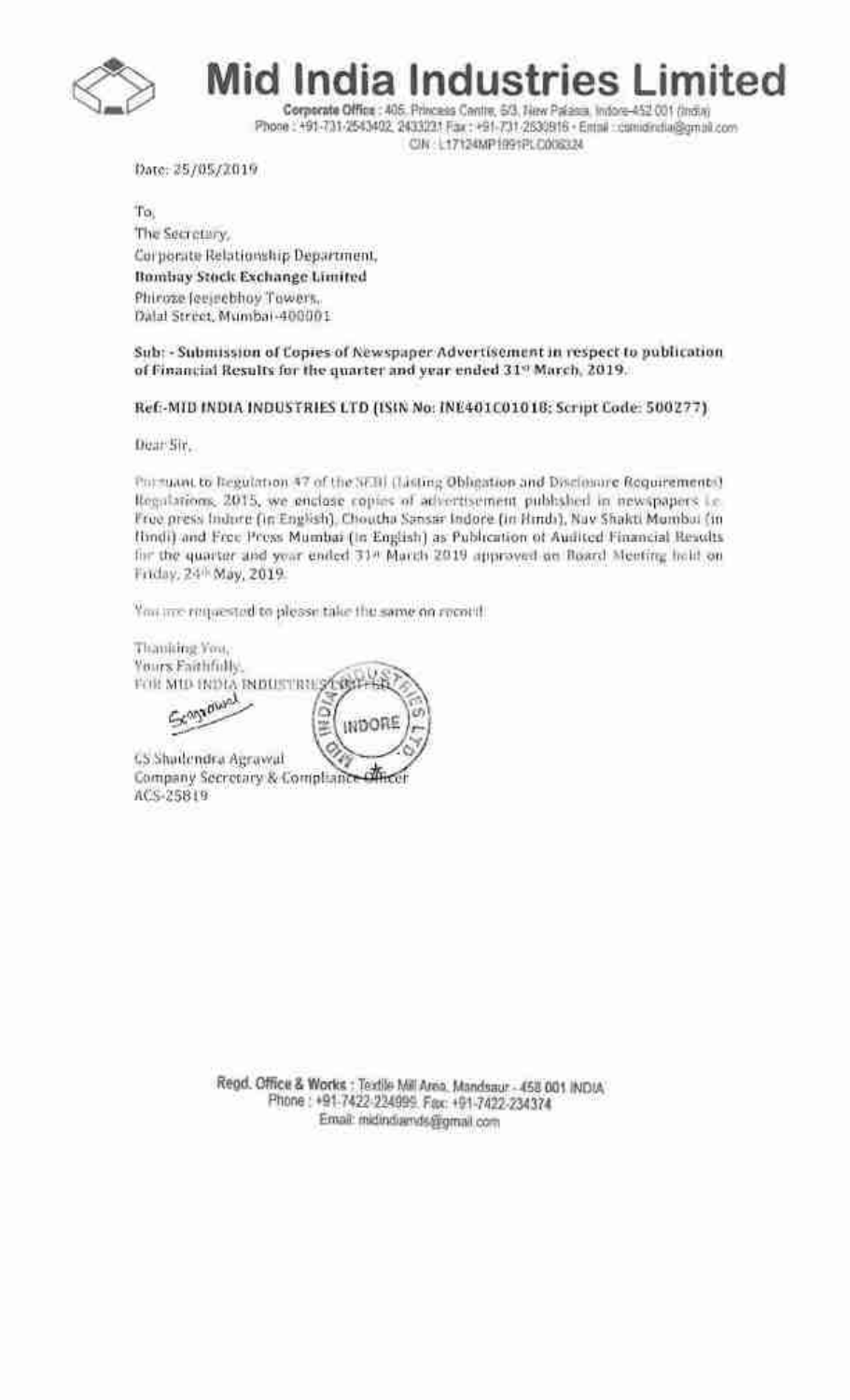**FP BUREAU /** Mumbai

After the Bharatiya Janata Party, which won a majority in the 2019 Lok Sabha elections, the second-largest party in the National Democratic Alliance is, interestingly, the Shiv Sena. Of the LS 48

has won 18. In 2014, the Sena, as the second largest ally, had only got one cabinet berth. How-

# **CHANGE**

**BHAVANA BRAMHBHATT** have changed my name to BHAVNA BRAMHBHATT and now I would be

ever, this time, the number is expected to go up to three, as is being speculated in Sena circles. This will include a Sena minister of state.

The names being tossed around are those of Arvind Sawant, the second-time winner from South Mumbai, the Ratnagiri-Sindhurdurg MP Vinayak Raut and the Yavatmal-Washim MP Bhavna Gawli.

# **NAME CHANGE**

MANISH KUMAR SAINI have changed my name to MANISH SAINI S/O RAJENDRA KUMAR and now I would be known as **MANISH SAINI SID RAJENDRA** KUMAR

ADD:- 917, SUDAMA NAGAR MAHAVEER GATE. INDORE MP

# **NAME CHANGE**

We are the change of our son name from MANPURWALA SIO GUTUBUODIN and ripe he would known by QUSAI MANPURWALA SIO QUTUBUCIDIN FATHER- QUTUBUODIN MOTHER-: FATEMA MANPURWALA ADDI-F.NO.101, ELOCK-E, RAJ TOVINGHIR 10-11, MANIK BAGH ROAD, INDORE MP

# **Cong got a...**

According to Alawa, tribals feel being cheated giving their votes to Congress in assembly polls. Alawa, who has been convener of JAYS too, said he fought assembly poll against Congress and the young workers of JAYS had supported Congress. Congress did not give ticket to any JAYS leader and Congress lost on tribal seats as JAYS workers did not work for the Congress, he said. Alawa claimed that had he been inducted in cabinet after assembly polls, it would have benefitted Congress on 6 tribal seats. He said Congress need to be sensitive towards the issues related to tribals. Alawa demanded to representation to JAYS in state cabinet also.

# Continued from page 1

**BHUBANESWAR: Odisha Chief Minister Naveen** Patnaik on Friday tendered his resignation and that of his council of ministers to pave the way for formation of the new government in the state. Governor Prof Ganeshi Lal has accepted the resignation, a Raj Bhavan official said. "The governor has requested Naveen Patnaik and his council of ministers to continue in office till the date the new council of ministers is sworn in," he said. The state cabinet had on May 18 recommended dissolution of the 15th Odisha Legislative Assembly.

# **10 NATION Only six UP Muslim candidates made it FREE PRESS** www.freepressjournal.in SATURDAY | MAY 25, 2019 | INDORE

**LUCKNOW:** Only six Muslim candidates have made it to the Lok Sabha from Uttar Pradesh, a state where the community forms nearly 20 per cent of the population. In the 2014 Lok Sabha elections, no Muslim was elected to the House from the state. Those who have made it to the Lok Sabha this time are SP's Azam Khan (Rampur), ST Hasan (Moradabad) and SR Burq (Sambhal) and BSP's Afzal Ansari (Ghazipur), Danish Ali (Amroha) and Fazlur Rehman (Saharanpur). The BJP did not give the Lok Sabha ticket to any Muslim this time too.

# **News in Brief**



# **Chamling resigns, guv asks him to carry on till formation of next govt**

**GANGTOK:** The outgoing Chief Minister of Sikkim, Pawan Kumar Chamling on Friday submitted his resignation to Governor Ganga Prasad to pave the way for formation of the next government, Raj Bhawan officials said. Chamling, accompanied by his ministerial colleagues, called on the governor on Friday evening and submitted his resignation, they said. After accepting Chamling's resignation, the governor asked the former chief minister to carry on till the formation of the next government, they added.

# **India bans Jamaat-ul-Mujahideen Bangladesh terror outfit**

**Smoke billows after a fire in SAIL-run Bhilai Steel Plant in Raipur on Friday PTI** 

**NEW DELHI:** The Jamaat-ul-Mujahideen Bangladesh, also called as Jamaat-ul-Mujahideen India or Jamaat-ul-Mujahideen Hindustan, has been declared as a banned terrorist organisation by the government, the Home Ministry said on Friday. In a notification, the home ministry said the outfit has committed acts of terrorism, promoted acts of terrorism and has been engaged in radicalisation and recruitment of youths for terrorist activities in India. Therefore, the Jamaat-ul-Mujahideen Bangladesh or Jamaat-ul-Mujahideen India or Jamaat-ul-Mujahideen Hindustan and all its manifestations have been inserted in the First Schedule to the Unlawful Activities (Prevention) Act, 1967, the notification said.

# **Patnaik tenders resignation for new govt in Odisha**

# **Ensure supply of potable water to Lakshadweep villages: NGT**

**NEW DELHI:** The National Green Tribunal on Friday directed the Lakshadweep administration to ensure supply of potable water to villages in the Union Territory and implement the action plan suggested by the Central Ground Water Board (CGWB) in this regard. A bench comprising Justice Raghuvendra S Rathore and Satyawan Singh Garbyal directed the administration to implement the action plan and the suggestions made by the amicus curie appointed by it within three months. It also directed Central Pollution Control Board to pay Rs 50,000 to amicus curiae Sameer Sodhi, advocate, for the services rendered by him within 15 days.

# **Blast in Assam's Hailakandi district**

**HAILAKANDI:** A blast was reported at a place in Hailakandi district of Assam on Friday, partially damaging a place of worship, a police officer said. No casualty has been reported so far, Hailakandi Superintendent of Police Mohneesh Mishra said. A mosque, located at Kachurtal near the inter-state boundary with Mizoram, was partially damaged in the explosion that occurred at 2 am, Mishra said. The device used in the attack was yet to be ascertained, the SP said. A police team has rushed to the spot. Miscreants from across Mizoram were suspected to have triggered the blast, he said.

# **Fire at SAI's Bhilai Steel Plant**

**DURG:** A fire broke out at Steel Authority of India (SAI)'s Bhilai Steel Plant (BSP) in Chhattisgarh's Durg district on Friday. However, no casualty was reported, the BSP said in a statement. "A fire was reported at tar distillation unit in the Coke Ovens and Coal Chemicals (CO&CC) Department at 8.30 am," it said. Fire tenders were rushed to the site and the blaze was brought under control by some 50 firemen and officers of the Plant's Fire Services Department by 11.30 am, it said. A fire tender from NSPCL and two fire tenders each from Durg and Raipur municipal corporations also reached the spot. There was no disruption of normal operations, the statement added. A committee headed by Executive Director (Materials Management) will probe the cause of the fire, it said.

seats in the state, the Sena party leadership," he said.

## **AGENCIES** New Delhi

The new Lok Sabha will have 300 MPs who have been elected for the first time to the Lower House, including cricketer-turned-politician Gautam Gambhir, Union ministers Ravi Shankar Prasad and Smriti Irani, sufi singer Hans Raj Hans and Bengali actresses Mimi Chakraborty and Nusrat Jahan Ruhi.

Minister H D Kumaraswamy, asserting that the coalition would continue.

The last Lok Sabha, also known as the 16th Lok Sabha, had 314 MPs who were elected for the

tank PRS Legislative Research. From the outgoing Lok Sabha, as many as 197 MPs have been reelected, the PRS said.

nation) is a closedchapter now," they said. The Chief Minister said he was "mentally ready" to resign if "we didn't want him to lead the government", but he was cut short by Congress Ministers, who asked him to continue in the top post, a minister said after **Parameshwara, Minister R V Deshpande and M B Patil address a press conference after cabinet meeting in Bengaluru on Friday**  $PTI$ 

|                                                                                                                                                                                                                                                                                                                                                                                                                                                                          | <b><i><u>Liverproperty</u></i></b> | <b>TAXABLE CALLS</b> | <b>ENVIRONMENTS</b>                               | <b>STARTING EXISTING</b> |
|--------------------------------------------------------------------------------------------------------------------------------------------------------------------------------------------------------------------------------------------------------------------------------------------------------------------------------------------------------------------------------------------------------------------------------------------------------------------------|------------------------------------|----------------------|---------------------------------------------------|--------------------------|
| Total Revenue from operations (net)                                                                                                                                                                                                                                                                                                                                                                                                                                      | 317.21                             | 666.72               | 2128.26                                           | 2270.48                  |
| Net Profit / (Loss) for the period (before Tax.<br>Exceptional and/or Extraordinary hems)                                                                                                                                                                                                                                                                                                                                                                                | $-59.73$                           | 42.69                | $-259.05$                                         | $-434.19$                |
| Net Profit / (Loux) for the period before tax<br>(after Exceptional and/ or Extraordinary items)                                                                                                                                                                                                                                                                                                                                                                         | $-59.32$                           | 62.89                | $-258.43$                                         | 428.94                   |
| Net Profit/ (Loss) for the period after tax<br>(atter Exceptional and/ or Extraprdinary items)                                                                                                                                                                                                                                                                                                                                                                           | $-59.32$                           | -62.69               | $-258.43$                                         | 428.94                   |
| Total Comprehensive Income for the period<br>[Comprising Profit/ (Loss) for the period (after tax)<br>and Other Comprehensive Income (after tax)]                                                                                                                                                                                                                                                                                                                        | $-10.32$                           | -62.69               | $-258.43$                                         | $-428.94$                |
| Equity Share Capital                                                                                                                                                                                                                                                                                                                                                                                                                                                     | 1630                               | 1630                 | 1630                                              | 1630                     |
| Reserves (excluding Revaluation Reserve as shown)<br>in the Audited Balance Sheet of the previous year)                                                                                                                                                                                                                                                                                                                                                                  | 0.00                               | 0.00                 | 0.00.                                             | $-1871.95$               |
| Earnings Per Share (of ₹10/- each)<br>(for continuing and discontinued operations)<br>Basic : (in t)<br>Diluted: (in ?).                                                                                                                                                                                                                                                                                                                                                 | $-0.36$<br>$-0.36$                 | $-0.38$<br>$-0.38$   | $-1.59$<br>$-1.59$                                | $-2.63$<br>$-2.03$       |
| Note: The above is an extract of the detailed format of the Audited Financial Results for the Quarter and Financial<br>Year Ended March 31,2019 filed with the Stock Exchange under Regulation 33 of the SEBI (Listing Obligations and<br>Disclosure Requirements) Regulations, 2015. The full format of the Financial Results for the Quarter and Financial<br>Year Ended March 31, 2019 is available on the website of the Company i.e. www.midindiaindustries.com and |                                    |                      |                                                   |                          |
| Stock Exchange i.e. www.bseindla.com.                                                                                                                                                                                                                                                                                                                                                                                                                                    |                                    |                      | For Mid India Industries Limited<br>SZM-          |                          |
| Place: Indore<br>Date: 24.05.2019                                                                                                                                                                                                                                                                                                                                                                                                                                        |                                    |                      | Sanjay Singh (Managing Director)<br>DIN: 01548011 |                          |

Printed and Published by PRAVIN NAGAR, for the Proprietors, Compac Printers Pvt. Ltd. at Free Press House, 3/54, Press Complex, Agra-Mumbai Road, Indore-452 008. ■ Editor: Arshit Gautam Phones:- 2555111-2, FAX: 2558555. E Opp. Ravindra Bhawan, Bhopal, Phone: 0755-2660570/71/ 79 Fax: 0755-4271345 E-Mail news.freepress@gmail.com Ujjain:- 2550385. Ratlam:- 234567. Dewas:- 221373. Mumbai, Ph:- 22874688. New Delhi, Ph:- 23718853. Calcutta Ph:- 2

Irani emerged as a giant-killer after dethroning Congress chief Rahul Gandhi in Amethi by a margin of 55,120 votes. A twotime Rajya Sabha MP, she had unsuccessfully contested the Lok Sabha polls in 2004 and 2014.

first time, according to think Singh to register her maiden win in a general election. Gambhir, who was contesting from East Delhi, trounced Congress' Arvinder Singh Lovely by a margin of over 3.91 lakh.

Controversial BJP candidate from Bhopal and Malegaon blast accused, Pragya Thakur, defeated Congress' bigwig Digvijay

Prasad, Union minister and Rajya Sabha MP, who was in the fray from Patna Sahib seat in Bihar, defeated sitting MP and Congress candidate Shatrughan Sinha by a margin of over 2.84 lakh votes, registering his first victory in a general election.

In the national capital, where the BJP made a clean sweep of

the seven seats, BJP's North West Delhi candidate Hans Raj Hans pipped AAP's Gugan Singh by a huge margin of over 5.55 lakh votes. But, it wasn't just BJP candidates who scored their firstever win in the Lok Sabha election. Congress, DMK and TMC candidates also defeated their rivals to secure a berth in Parlia-

ment. In Tamil Nadu, DMK leader and Rajya Sabha MP Kanimozhi scripted a win, defeating her BJP rival by over 3.47 lakh votes in Thoothukkudi constituency. In

Madhya Pradesh's Chhindwara, Chief Minister Kamal Nath's son Nakul won his first Lok Sabha poll, defeating his BJP rival by 37,536 votes.

In West Bengal's Jadhavpur constituency, actress Mimi Chakraborty scripted a maiden win on a TMC ticket over Anupam Hazra of the BJP by a margin of over 2.95 lakh votes. Another actress and TMC candidate from Basirhat, Nusrat Jahan Ruhi, trounced Sayantan Basu of the BJP by a margin of over 3.50 lakh.

# Irani, Gambhir, Prasad among 300 MPs elected for first time to Lok Sabha

**Rahul too may**

**offer to quit as**

**party chief**

**AGENCIES** New Delhi

tion.

Murmurs have already started within the party over taking responsibility for the poor performance of the Congress across the country, with some of its leaders already sending in their resignations. Uttar Pradesh Congress chief Raj Babbar and

After a humiliating defeat in the Lok Sabha polls, top Congress leaders will deliberate on party losses at ship will deliberate on the reasons for the loss and assess them. The party suffered a loss for the second time in a row at the hands of the Narendra Modi led BJP. It bagged only 52 seats in this elec-

spective states.

GEN

**RE** 

a meeting of the working committee slated on Saturday in which party chief Rahul Gandhi is likely to offer his resignation. In the wake of the Congress's dismal performance in the Lok Sabha polls in Uttar Pradesh, Raj Babbar sent his resig-

day. Rahul Gandhi is likely to offer his resignation at the meet, party sources said. The top Congress leader-

Odisha Congress president Niranjan Patnaik announced their resignations from the post in the wake of the party's electoral debacle in their re-According to sources, the party has convened a leader Smriti Irani. Babbar, who contested from Fatehpur Sikri, was defeated by a margin of 4,95,065 votes by BJP's Rajkumar Chahar. "The results are depressing for the Uttar Pradesh Congress. I find myself guilty of not discharging my re-

meeting of the Congress Working Committee, its highest decision making body, at 11 AM on Satursponsibility in a proper manner," Babbar tweeted in Hindi. "I will meet the leadership and appraise it

| Œ                                     |     | Janata Dal (United)           |
|---------------------------------------|-----|-------------------------------|
|                                       |     | Jharkhand Mukti Morcha        |
|                                       |     | Kerala Congress (M)           |
| Seats                                 | Won | Lok Jan Shakti Party          |
| Aam Aadmi Party                       | ı   | Mizo National Front           |
| AJSU Party                            | 1   | Naga Peoples Front            |
| <b>ALADMK</b>                         | 1   | National People's Party       |
| <b>AIMIM</b>                          | 2   | Nationalist Congress Party    |
| Trinamool Congress                    | 22  | Nat. Demo. Progressive Party  |
| Al United Democratic Front            | 1   | Rashtriya Loktantrik Party    |
| Apna Dal (Soneylal)                   | 2   | Revolutionary Socialist Party |
| Bahujan Samaj Party                   | 10  | Samajwadi Party               |
| Bharatiya Janata Party                | 303 | Shiromani Akali Dal           |
| Biju Janata Dal                       | 12  | Shivsena                      |
| Communist Party of India              | 2   | Sikkim Krantikari Morcha      |
| Communist Party of India (M)          | 3   | Telangana Rashtra Samithi     |
| Dravida Munnetra Kazhagam 23          |     | Telugu Desam                  |
| <b>Indian National Congress</b>       | 52  | Viduthalai Chiruthaigal Katch |
| Indian Union Muslim League            | 3   | YSR Congress Party            |
| J&K National Conference               | 3   | Independent                   |
| Janata Dal (Secular)                  |     | <b>BO THINT OF</b>            |
| <b>Journal Continent Water Common</b> |     | LES Artan May 24              |

of my views. Congratulations to the winners for winning the confidence of

the people," he said. Odisha Pradesh Congress Committee (OPCC) president Niranjan Patnaik said: "I have sent my resignation to AICC President (Rahul Gandhi) owning moral responsibility for the party's poor

continue working for the party. "I've taken the moral responsibility for the defeat. Somewhere there must have been some shortcoming on our part (the local unit) and hence I've offered to resign. I'm yet to get any response on this from the

Senior Congress leader H K Patil also resigned as the President of Karnataka Pradesh Congress Campaign Committee, taking responsibility for the party's disastrous defeat in the state in the Lok

show in both Lok Sabha and Assembly polls in the state. Patnaik said "the party needs to take concrete steps to set the organisation in proper shape by getting rid of opnation to Rahul Gandhi portunists and attracting after the party managed youths into its fold." to win only the Rae Bareli The Amethi district unit constituency of Sonia president of Congress Yogendra Misra also re-Gandhi out of 80 Lok Sabha seats in the state. signed on Friday, taking Rahul Gandhi himself responsibility for the delost in the politically crufeat of party president cial Amethi to senior BJP Rahul Gandhi from Amethi. "Taking moral responsibility of the defeat in 2019 Lok Sabha elections in Amethi, I am resigning from the post," Misra said in a resignation letter sent to the Congress president. Misra's resignation is yet to be accepted or rejected by Gandhi. Talking over the phone, the Amethi Congress leader said he would nevertheless **Four new SC judges** 16 **administered oath of**  $\mathbf{1}$ **office taking total to full strength of 31 NEW DELHI:** Four new judges of the Supreme 1 Court were administered the oath of office by Chief Justice of In--5. dia Ranjan Gogoi on Friday, taking their  $\blacksquare$ overall number to 31 the full sanctioned strength of the top court. Justices B R 5 Gavai, Surya Kant,  $\overline{2}$ Aniruddha Bose and A S Bopanna were admin-18 istered the oath of office by the CJI in court no.1 in the presence of several other sitting apex  $\overline{\mathbf{3}}$ court judges. Among the 31 judges, W 1 the apex court has three  $22$ women judges — Justices R Banumathi, Indu Malhotra and Indira Banerjee.

Sabha polls. In a letter to Congress President Rahul Gandhi, he said the results had "shocked" all Congressmen and the outcome in Karnataka was contrary to their expectations.

Stating that it was time for all of them to introspect, he said "As President of the Karnataka Pradesh Congress Campaign Committee I had the privilege to take the policiesand message of my esteemed Party to the people. In view of the debacle, I feel it my moral duty to own-up the responsibility. Hence, with all humility I submit my resignation to the post."

**VIJI FINANCE LIMITED** 

GIN: LESTERWPT094PLC008715

Regd. Off.: 11/2. Usha Gars. Jacoa

Compound, Indon Tel. (0731) 4240050

Email: info@viatinance.com

Website : www.stifesence.com

**NOTICE** 

NOTICE is hereby given that the following

share certificate (s) issued by the

Corroany are stated to have been

loat/misclaced or staten and the registered

holders theroof / claiments have spplied to the Company for the house of Duplicate

**MANISH VED** 

PRAYIN VED

**Bhara Certificates** 

Name of Holder:

Fallo No.: 1111

Date: 14/05/2019

Piace: Indom

**CONTROL** 

No. of Shares : 5000

Certificate ap. : 100055

Distinctive ns.: 362001-36700

VIHAR 221. **GOVAL** KHAJRANA NEAR KHAJRANA TEMPLE, INDORE MP 452001

**Imown as BHAVNA BRAMHEHATT W/O** SARWESHWARANAND BRAMHEHATT

NOW LIVERAGE SHARE INVENTORAL SENSOR WAS STRAINED TO A der entructions de de décession en del telecomment OROZUSKI SEPASTI RUMANIMOSITE Deliverable in a complete state in the security ma date in the contracts Constitution of the Company company and the TRUE MADE EL TUDI NUMBER COMMITTE **HOW WHAT AND CONTRACT AND** 

MANCISSALUMENT ZITTI MUSICA 150/00/3/20/00/00/00 / CLISS CLIMATORIES NEWSTRIES/SYSTEMS (FACTOR SWANNERS) Sendo in comprehensive mais can compute the ් වෙනස් කිරීම සහ සම්බන්ධය කරන කිරීම කිරීම කිරීම කිරීම පිරිස SERVICE SCREEN AT MINE & CANAL AND FINES According to the term of the Accord

NAME CHAI

MRS. ANJALI GADGIL W/O AJAY GADGIL hereby declare that before marriage my name **MISS.** CHHAYA was: DESHPANDE D/O MR. SHARAD **DESHPANDE**. But after marriage my name is changed to MRS ANJALI GADGIL So from new and in future I will be known by my new rame MRS. ANJALI GADGIL W/O MR. AJAY GADGIL.

**ADDRESS** ANJALI GADGIL B5 B. VAIBHAV NAGAR, KANADIA ROAD, INDORE (M.P.) 452016.

**PUBLIC NOTICE** 

This is for notice of the general public that a political party is proposed to be registered by the name of Janadhar National Party. The office of the party is located at 63, Rajaram Avenue, Tulsi Nagar, Mahalaxmi Nagar Road, Indore (MP), This party has submitted application to the Election Commission of india, New Delhi for its registration as Political Party under Section 28A of the Representation of People Act, 1951 Name address of the office-bearers of the Party are a: Follows: President/ Chairman: Mrs. Sashi Mishra, General Secretary/Secretary Mr. Rajesh Hazari Treasurer : Mr. Arvind Singh Tomar, If any one has any objection to the registration of Janadhar National Party they may send their Objection with masons thereof, to the Secretary (Political Party) Election Commission of India, Nirvchan Sadan, Ashoka Road, New Delhi-110001 within 30 days of the publication of this Notice.



**Mid India Industries Limited** CIN: L17124MP1991PLC006324 Regd. Office: Textile Mill Area, Mandsaur-458 001 (M.P.) Corporate Office: 405, Princess Centre, 6/3, New Palasia, Indore-452 001 (M.P.) Ph. 0731-2543402, 2433231 Email:csmidindia@gmail.com, www.midindiaindustries.com Statement of Audited Financial Results for Quarter & Year Ended 31st March, 2019 If in Lakhs (Except Earnings Per Share) Quarter Quarter Year Year Ended on Ended on Ended on Ended on Particulars 31.03.2019 31.03.2018 31.03.2019 31.03.2018

Characteristic

Charling the Chambrook I

**AGENCIES**

### Bengaluru

Shaken by the rout of the ruling Congress-JDS combine in the Lok Sabha polls, the Karnataka cabinet on Friday reposed its "faith and confidence" in the leadership of Chief

As the ruling alliance suffered a humiliating defeat with the BJP painting the entire state saffron, winning 25 of the 28 seats, the results are widely expected to have a bearing on the stability of the Kumaraswamy government. As voices emerged in the Congress to end the alliance, blaming the JDS

# Resignations pour in ahead of CWC meet The Tiger Roars **Shiv Sena talks of 2 cabinet, one MoS position at Centre, Dy CM post in State**

partnership for the party's

worst ever performance in full cooperation. "It (resigthe Lok Sabha polls, Kumaraswamy had offered to resign, when some senior Congress leaders met him last evening, top sources in the government said. However, they convinced him against it and requested him tocontinue as the head of the coalition government, while ensuring the cabinet meeting.

**Cong-JDS cabinet reposes faith in HDK after dismal show in LS polls**

**Karnataka Chief Minister H D Kumaraswamy, his deputy G.**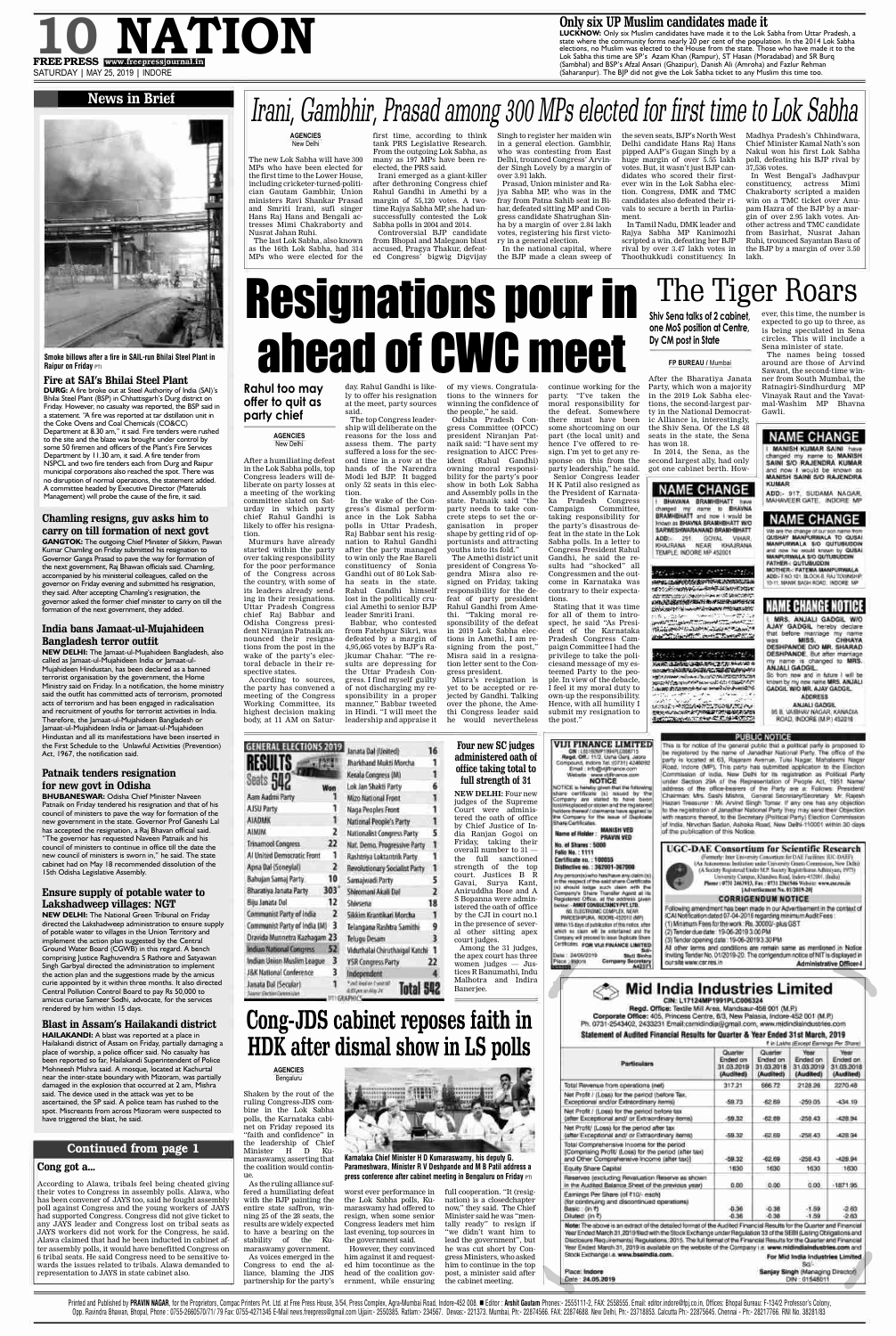# महानगर

### **PD** TR

#### unfrahr 22 B **Ricca grazzo**

alta cipati o delleno<br>ma postere e velva<br>matematica composit **UNION DATES** aga agus a chuine<br>Briann a chuide<br>Philippine an Arrest: Kivy Wright **BETWEEN** Anne Deltres<br>2003 - Carl Ville **MAVING BY** 

#### सड़क से मिता बैग ले **JOHN GOTHERN**

WARTERS AIR **COMMAND ONLINE** hasan dia 443 no amin'ny<br>Ilay ny faritr'i Katalon data-bushane<br>ming harington 49771390107823 tex (b) ale per-**CONTRACTOR** prima at mainte **GW veccant** 

दर्प घटने गांवों का क्या **MART ACTES DE S CONTRACTOR** leiner Brien Mal digital and into e e a septimiza<br>a guerra com FOR THE RELATIONS News.

#### **CRALINE DURING** dig di urest

**MILLADEW AUSTR**  $\begin{array}{l} \text{GCD} \left( \mathcal{L} \right) = \mathcal{L} \left( \mathcal{L} \right) = \mathcal{L} \left( \mathcal{L} \right) = \mathcal{L} \left( \mathcal{L} \right) = \mathcal{L} \left( \mathcal{L} \right) = \mathcal{L} \left( \mathcal{L} \right) = \mathcal{L} \left( \mathcal{L} \right) = \mathcal{L} \left( \mathcal{L} \right) = \mathcal{L} \left( \mathcal{L} \right) = \mathcal{L} \left( \mathcal{L} \right) = \mathcal{L} \left( \mathcal{L} \right) = \mathcal{$ an Zarikan las ng ilitonisist till<br>Angevestischer enviter margins

# जनता के आदेश में नुक्से निकालना वोट का अपमान : जीतू पटवारी

## देश की जनता नरेंद्र मोदी को बनाना चाहती थी प्रधानमंत्री tes qui anno 1 d'anni<br>m'est ant l'import

*<u>Den Carlotte Carlo</u>* 



**Controller B**  المعا G

ë street in the form of<br>= Himmership dyper<br>official loads do be a STEWART BRAND

want in the street

#### daily right right.

who are since within the and the antique plymatical excellents them changes from them Autor comparative and artista, por en

गुंडे लखन ने निर्दोष लोगों को चाकू मारे **U.S. La victiminant** · distinct med

When an ist unit.

न्योध्य संसार (हि

491, 1938 & GOOS **Sizion undill** it will just of an करने और स्वयं से जात

滋苗 # user over und dif as and, into al in

si a pri kumushirinin<br>Fabiolishumin elar<br>Vihitarinin a mem derive verbit

 $\begin{array}{l} \mbox{where } \mathcal{C} \rightarrow \mathcal{C} \rightarrow \mathcal{C} \rightarrow \mathcal{C} \rightarrow \mathcal{C} \rightarrow \mathcal{C} \rightarrow \mathcal{C} \rightarrow \mathcal{C} \rightarrow \mathcal{C} \rightarrow \mathcal{C} \rightarrow \mathcal{C} \rightarrow \mathcal{C} \rightarrow \mathcal{C} \rightarrow \mathcal{C} \rightarrow \mathcal{C} \rightarrow \mathcal{C} \rightarrow \mathcal{C} \rightarrow \mathcal{C} \rightarrow \mathcal{C} \rightarrow \mathcal{C} \rightarrow \mathcal{C} \rightarrow \mathcal{C} \rightarrow \mathcal{C} \rightarrow \mathcal{C} \rightarrow \mathcal{C} \rightarrow \mathcal{C} \$ 

forialte | Continuitant<br>Impatrimante persona<br>Salva de alcana a sela

लोको को देख है हारत diam'r.

the faculty with NAVSEN STAT direction. allen av me

1 मेर साहित्य

or wishing a company<br>of war and in the first<br>data of the second Hereby Press Tel 4 V Article 4 3 ash anting attain

dia ana anaint and the state and a state of

 $\begin{array}{l} \mbox{if $2M$-P4$-} \mbox{if $2M$-} \mbox{if $2M$-} \mbox{if $2M$-} \mbox{if $2M$-} \mbox{if $2M$-} \mbox{if $2M$-} \mbox{if $2M$-} \mbox{if $2M$-} \mbox{if $2M$-} \mbox{if $2M$-} \mbox{if $2M$-} \mbox{if $2M$-} \mbox{if $2M$-} \mbox{if $2M$-} \mbox{if $2M$-} \mbox{if $2M$-} \mbox{if $2M$-} \mbox{if $2M$-}$ 

concernations and a child and policies, plus

#### जाहिर रायना

tstar Dasche & Nat Tober 212 March, 2019

 $\rightarrow$ 

 $+1$ 

 $\cdots$ 

338

146

**The State Ave**<br>Advertising Average Average

 $118.34$  $1100 +$ 

**Second** 

4844

san

 $-22$  $m*$ 

爛

dri 1

isk de

4941

110

盟

Mid India Industries Limited The continuum continuum of the California<br>The continuum of the California and California<br>The control control continuum of the control control of the control control of<br>The control control control control of the control con

 $-0.01$ 

88

 $46.8$ 

an.

as.  $T$ 

i.



det ses at de es ar pa distance two pa-63.8 97891781 der aussi Bikan krakt **Protection** envel avoidable the advance it of the<br>contribution of contracts<br>computer proof closes are ital Ammint Jirah ALCOHOL: (2004)

दो भाइयो ने चाक्

और पत्थर सारे

American products

uas et de ses tronos.<br>Additional interpreta **MODELLA ATT** (Central Commercial) and and the Uni-क्या के राष्ट्र जन्म के लेखने हो।<br>जन्म MARKET AND A STR

mit ist mig strend

**NTAIL ACAINS** 

distancement

# पुराने विवाद में नशेड़ी ने भरे बाजार युवती के कपडे फाडे

 $\frac{1}{\sqrt{2}}$  . See the second state  $\frac{1}{2}$  and the state and  $\frac{1}{2}$  decay, with  $\frac{1}{2}$  the second state of  $\frac{1}{2}$ The war power to through

de per se que a seconda<br>Segundados León (León)<br>Milles a change León

 $\begin{array}{l} \text{Area of } \mathcal{N} \text{ and } \mathcal{N} \text{ is a } \mathcal{N} \text{ and } \mathcal{N} \text{ is a } \mathcal{N} \text{ and } \mathcal{N} \text{ is a } \mathcal{N} \text{ and } \mathcal{N} \text{ is a } \mathcal{N} \text{ and } \mathcal{N} \text{ is a } \mathcal{N} \text{ and } \mathcal{N} \text{ is a } \mathcal{N} \text{ and } \mathcal{N} \text{ is a } \mathcal{N} \text{ and } \mathcal{N} \text{ is a } \mathcal{N} \text{ and } \mathcal{N} \text{ is a }$ Aparel to de la Cara Contribucione de l'internazionale the state of the company of the design of the state of the state of the state of the state of the state of the<br>the state of the state of the state of the state of the state of the state of the state of

With the British control  $\begin{array}{l} \hbox{in the left of the left} \\ \hbox{in the left of the left} \\ \hbox{in the left of the right} \\ \hbox{in the right of the right} \end{array}$ ist billycens of an well and the most single former.



attention t

10 (13 0 12 1 10 1

ad pan is by move and<br>Set mat result and any<br>Set value of the panel of

tree is write **WITH EXTENSION** 

 $-1.4$ 

# राब्र का महीना है रमजान और सब का बदला जन्नत है सरहा कि किसाइक है कि समय में समय का साथ की देश स

**USA program to be** 

to be the contract e yî din ku wekî din pekee.<br>Teynî mû dinavê kir

the mail is seeking out for of no sea on each<br>in family control<br>you

www.war **REACTIONS** AND आं प्रथम Without the air

सराफा डलाके में आग से मचा हडकंप

बजान कोफ्लेमा में हुई प्रदन्ना, करीयते ने लगाई दोड

14 Sudayita/1914 Julya<br>Timo Jinisa Darri 1936 san Itac dugny as **The Second Line** iza ×6 **Library** 

# pri si de li ora d'i com

distants

periat-



**Helicopy** 

strand Cont State.

the new lockers in www.com

**The St** an baile a ÷: *START THERESA*  $\frac{1}{2}$ 

what all the series ter, particular de de<br>anticipal sant y<br>anticipal sant sant **SUPER CARDS** 



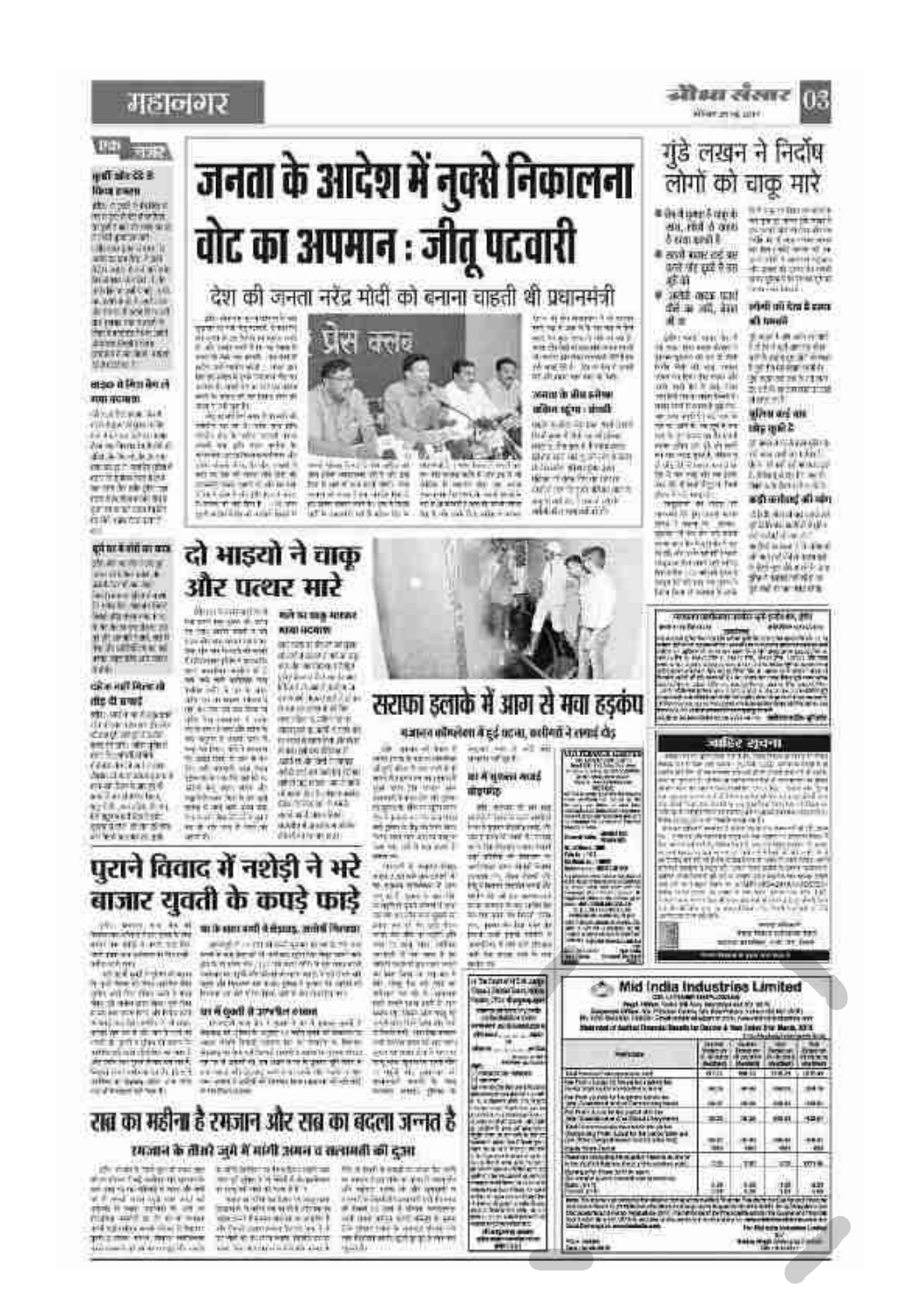वावशक्ति<br>मुंबई, शनिवार, २५ मे २०१९

| रिलायन्स ब्रॉडकास्ट नेटवर्क लिमिटेड<br><b>RELIANCE</b><br>न्तीक्षायएनः युद्धार२००एमएच२००५पीएलसी१५८३५५<br>नोंदर्णीकृत कार्यालयः ४०१, ४थः मजला, इनफिनिटी लिंक रोड, ओशिवरा, अधेरी पश्चिम, मुंबई ४०० ०५३.<br><b>Republiciat Network</b><br>कोन: +९१ २२ ६२४५ ८५८५, केंबस: +९१२२ ६२४५ ८५८८<br>इ-मेल: investors@radiobigfm.com, वेबसाईट: www.reliancebroadcast.com<br>सभासदांसाठी सूचना                                                                                                                                                                                                                                                                                                                                                                                           | <b>O SBI</b> आरतीय स्टेट बैंक<br><b>O SBI</b> state Bank of India<br>रिटेल ॲसेटस् सेंट्रलाईज्ड प्रोसेसिंग सेंटर,<br>सीबीडी बेलापूर रेल्वे स्टेशन कॉम्प्लेक्स, टॉवर क्र ४,<br>५ वा मजला, बेलापूर, नवी मुंबई-४०० ६१४.<br>कब्जा सूचना                                                      | Mid India Industries Limited<br>CIN: L17124MP1991PLC006324<br>Regd. Office: Textile Mill Area, Mandsaur-458 001 (M.P.)<br>Corporate Office: 405, Princess Centre, 6/3, New Palasia, Indore-452 001 (M.P.)<br>Ph. 0731-2543402, 2433231 Email:csmidindia@gmail.com, www.midindiaindustries.com<br>Statement of Audited Financial Results for Quarter & Year Ended 31st March, 2019                                                                                                                                                   |                                   |                                   |                                                                          |                                |
|----------------------------------------------------------------------------------------------------------------------------------------------------------------------------------------------------------------------------------------------------------------------------------------------------------------------------------------------------------------------------------------------------------------------------------------------------------------------------------------------------------------------------------------------------------------------------------------------------------------------------------------------------------------------------------------------------------------------------------------------------------------------------|-----------------------------------------------------------------------------------------------------------------------------------------------------------------------------------------------------------------------------------------------------------------------------------------|-------------------------------------------------------------------------------------------------------------------------------------------------------------------------------------------------------------------------------------------------------------------------------------------------------------------------------------------------------------------------------------------------------------------------------------------------------------------------------------------------------------------------------------|-----------------------------------|-----------------------------------|--------------------------------------------------------------------------|--------------------------------|
| याद्वारे सूचना देण्यात यते की, रिलायन्स ब्रॉडकास्ट नेटवर्क लिमिटेडच्या ("कंपनी") सभासदांची विशेष सर्वसाधारण समा (ईओजीएम) शुक्रवार,<br>दिनाक ०७ जून २०१९ रोजी सकाळी ११.०० वाजाता, ४०१, ४था मजला, इन्फिनिटी मॉल, लिंक रोड, ओशिवता,                                                                                                                                                                                                                                                                                                                                                                                                                                                                                                                                           | (नियम ८ (१) पहा) (स्थावर मिळकतीकरिता)<br>ज्याअर्थी.<br>निम्नस्वाक्षरीकार स्टेट बँक ऑफ इंडियाचे प्राधिकृत अधिकारी या नात्याने                                                                                                                                                            | Particulars                                                                                                                                                                                                                                                                                                                                                                                                                                                                                                                         | Quarter<br>Ended on<br>31.03.2019 | Quarter<br>Ended on<br>31.03.2018 | ₹ in Lakhs (Except Earnings Per Share)<br>Year<br>Ended on<br>31.03.2019 | Year<br>Ended on<br>31.03.2018 |
| या विशेष सर्वसामारण सभये निमंत्रण देणारी सूचना आणि त्यात पार पाढाववाचे कामकाज, कंपनी कायदा, २०१३ (''कायदा'') मधील कलम<br>५०२(५) ड्या अनुषंनाणे द्याययाचे विवण, ज्यात या विशेष रार्चसामारण सभेत पार पाढावयाच्या कामकाजारांबधीची म<br>आहे. ते विवरण आणि रिमोट ई-व्होटिंगचे तपशील, कंपनीच्या सर्व सभासदांना पाठविण्यात आलेले आहेत आणि हे काम १३ मे २०१९ रोजी पूर्ण                                                                                                                                                                                                                                                                                                                                                                                                            | सिक्युरिटायझेशन ॲन्ड रिकन्स्ट्रक्शन ऑफ फायनान्शिअल ॲसेटस् ॲन्ड एन्फोर्समेंट                                                                                                                                                                                                             |                                                                                                                                                                                                                                                                                                                                                                                                                                                                                                                                     | (Audited)                         | (Audited)                         | (Audited)                                                                | (Audited)                      |
| करण्यात आलेले आहे.                                                                                                                                                                                                                                                                                                                                                                                                                                                                                                                                                                                                                                                                                                                                                         | ऑफ सिक्युरिटी इंटरेस्ट ॲक्ट, २००२ आणि कलम १३ (१२) सिक्युरिटी इंटरेस्ट                                                                                                                                                                                                                   | Total Revenue from operations (net)                                                                                                                                                                                                                                                                                                                                                                                                                                                                                                 | 317.21                            | 666.72                            | 2128.26                                                                  | 2270.48                        |
| या विशेष सर्वसाधारण सभेच्या सूचनेत उल्लेख केलेले कानकाज रिसेट ई-व्हॉटिंगच्या तसेच या सभेच्या ठिकाणी मतपत्रिकांच्या माध्यमातून मतदान<br>करून पार पाठले जाऊ शकेल. या विशेष सर्वसाधारण सभेची सूचना आणि रिमोट ई–व्होटिंग फॉर्म, ज्वा सभासदांचे पत्ते कंपनीकडे गोंदवलेले आहेत<br>त्यांना प्रत्यक्ष रूपाने पाठविण्यात आलेले आहेल. ज्या समासदांनी त्यांचे ई—मेल पत्ते कपनीकडे आतापर्यंत नोदवलले नाहीत त्यांना ले. त्यांच्या संबंधित                                                                                                                                                                                                                                                                                                                                               | (एन्फोर्समेंट) रूल्स, २००२ सहवाचता नियम ९ अन्वये प्राप्त अधिकारांचा वापर करून<br>दिनांक १४/०३/२०१९ रोजी मागणी सूचना जारी करून कर्जदार श्री. विलास क्रिष्णा                                                                                                                              | Net Profit / (Loss) for the period (before Tax,<br>Exceptional and/or Extraordinary items)<br>Net Profit / (Loss) for the period before tax                                                                                                                                                                                                                                                                                                                                                                                         | $-59.73$                          | $-62.69$                          | $-259.05$                                                                | $-434.19$                      |
| विपोकिटरी पार्टिसिपटच्या माध्यमातून त्यांच्या ठिपोक्रिटरीकडील इलेक्ट्रॉनिक डोल्डिंगच्या बाबतीत नॉदवण्याची विनती करण्यात येत आहे. ज्या<br>सभासदांनी प्रत्यक्ष रूपातील भाग धारण केलेले असतील त्यांना त्यांचे ई-नेल पत्ते कंपनीचे निबंधक आणि हस्तांतरण अभिकर्ता, कार्यी फिनटेक<br>प्रायय्वेट लिमिटेड ( ''कार्वी'') यांच्याकडे नोंदवण्याची चिनंती करण्यात येत आहे.                                                                                                                                                                                                                                                                                                                                                                                                             | पडवळ, कर्ज खाता क्र.: ६५२३६८३७५४९/६५२३६८४३६९८ यांस सूचनेतील नमूद<br>रक्कम म्हणजेच रु. ११,७९,३१५/- (रुपये अकरा लाख एकोणऐंशी हजार तीनशे                                                                                                                                                   | (after Exceptional and/ or Extraordinary items)<br>Net Profit/ (Loss) for the period after tax                                                                                                                                                                                                                                                                                                                                                                                                                                      | $-59.32$                          | $-62.69$                          | $-258.43$                                                                | $-428.94$                      |
| या सभेस जपस्थित राहन नात्वान करण्यास पान असलेला सभाराद त्याच्या/तिध्याऐक्जी या रूभेस उपस्थित राहन नतावान करण्यासाठी प्रतिनिधी<br>नियुक्त करू शोक्त आणि असा प्रतिनिधी कंपनीचा सभासद असण्याची आवश्यकता नाही. प्रतिनिधित्व करण्यासाठी दिलेले अधिकारपत्र परिणामकारक                                                                                                                                                                                                                                                                                                                                                                                                                                                                                                            | पंधरा मात्र) ची परतफेड सदर सूचनेच्या प्राप्तीच्या तारखेपासून ६० दिवसांत करण्यास<br>सांगितले होते.                                                                                                                                                                                       | (after Exceptional and/ or Extraordinary items)                                                                                                                                                                                                                                                                                                                                                                                                                                                                                     | $-59.32$                          | $-62.69$                          | $-258.43$                                                                | $-428.94$                      |
| उलवासाठी ते योग्य प्रकारे पूर्ण करून आणि सही करून कंपनीच्या नोंदणीकृत कार्यालयात ही सभा सुरू होण्यापूर्वी ४८ तारसंपूर्वी जन्म केले पाहिजे.<br>कंपनी काढदा, २०१३ (''कायदा'')च्या कलम १०८च्या अनुपंगाने व त्यासोबत बेळोबेळी सुधारणा करण्यात आलेल्या कंपन्या (य्यवस्थापन आणि                                                                                                                                                                                                                                                                                                                                                                                                                                                                                                  | रकमेची परतफेड करण्यास कर्जदार असमर्थ ठरल्याने, कर्जदार आणि सर्वसामान्य जनतेस<br>याद्वारे सूचना देण्यात येते की, निम्नस्वाक्षरीकारांनी खाली वर्णन करण्यात आलेल्या                                                                                                                        | Total Comprehensive Income for the period<br>(Comprising Profit/ (Loss) for the period (after tax)<br>and Other Comprehensive Income (after tax)]                                                                                                                                                                                                                                                                                                                                                                                   | $-59.32$                          | $-62.69$                          | $-258.43$                                                                | $-428.94$                      |
| प्रशासन) नियम, २०१४ मधील नियम २०च्या सहवाचनांतर्गत कंपनी आपल्या सभासदांना रिमोट ई-व्होटिंगची सुविधा उपलब्ध करून देत आहे.                                                                                                                                                                                                                                                                                                                                                                                                                                                                                                                                                                                                                                                   | मिळकतीचा कब्जा सदर ॲक्टच्या कलम १३(४) सहवाचता नियम ९ अन्वये त्यांना                                                                                                                                                                                                                     | Equity Share Capital                                                                                                                                                                                                                                                                                                                                                                                                                                                                                                                | 1630                              | 1630                              | 1630                                                                     | 1630                           |
| ज्या व्यक्तीचे नाव राभासद नोंदवहीत किया डिपॉडिस्टरिजकडील लाभार्थी मालकांच्या नोंदवहीत (इलेक्ट्रॉनिक भागधारणेच्या बाबतीत), अंतिम तारखेल<br>(कट-ऑफ डेट) म्हणजेब शुक्रवार, दिनांवा ३१ मे २०१९ रोजी नोंदवलेले असेल, तीम व्यक्ती रिमोट ई-व्होटिंगच्या ततेच विशेष सर्वसाधारण<br>संभेच्या ठिवाणी मतदान करण्याच्या सुविधेस पात्र असेल                                                                                                                                                                                                                                                                                                                                                                                                                                              | प्रदान करण्यात आलेल्या शक्तींचा वापर करून दिनांक २२ मे, २०१९ रोजी घेतला                                                                                                                                                                                                                 | Reserves (excluding Revaluation Reserve as shown<br>in the Audited Balance Sheet of the previous year)                                                                                                                                                                                                                                                                                                                                                                                                                              | 0.00                              | 0.00                              | 0.00                                                                     | $-1871.95$                     |
| कोणतीही व्यक्ती. सभेत्री सूचना पाठविल्यानंतर कंपनीची सभासद होउन्न अंतिम तारखेस भाग धारण करीत असेल, तर ती तिचा नोदणीकृत फोलिओ<br>क / डीपी आधड़ी आणि क्लाएंट आधड़ी यांचा उलख करून निर्बधक आणि हस्तांतरण अभिकर्ता -कार्ती फिनटेक प्रायव्हेट लिमिटेड यांच्याकड<br>सूचनेची आणि ई–व्होटिंग फॉर्मची प्रत प्राप्त करण्याशाठी कळवू शकेल                                                                                                                                                                                                                                                                                                                                                                                                                                             | विशेषत: कर्जदार आणि सर्वसामान्य जनतेस याद्वारे इशारा देण्यात येतो की, सदर<br>मिळकतीशी कोणताही व्यवहार करू नये आणि सदर मिळकतीशी करण्यात आलेला<br>कोणताही व्यवहार हा स्टेट बँक ऑफ इंडियाच्या रक्कम रु. ११,७९,३१५/- (रुपये                                                                 | Earnings Per Share (of ₹10/- each)<br>(for continuing and discontinued operations)<br>Basic: (in ?)                                                                                                                                                                                                                                                                                                                                                                                                                                 | $-0.36$                           | $-0,38$                           | $-1.59$                                                                  | $-2.63$<br>$-2.63$             |
| रिमोट ई~म्होटिंग सोमवार, दिनांक ०३ जून २०१९ (सकाळी १०.०० मापने) सुरू होऊन गुरुवार, दिनांक ०६ जून २०१९ रोजी (सायकाळी ५.००<br>भापने) संपेल, ज्यानंतर रिमोट ई~स्वॉटिंगसाठी परवानगी देण्यात येणार नाही. रिमोट ई~म्होटिंग कार्योकवून<br>नाही रिमोट ई-फोर्टिंग ऐस्क्रिक आहे. मत देण्याच्या पद्धतीसंबंधीचे तपशील, कंपनीच्या सकेतरथळावर म्हणजेय www.reliancebroadcast.com<br>यर आणि रिमोट ई-प्होटिंग एक्न्मीच्या संवेतस्थळावर, म्हणजेच https://evoting.karvy.com वर प्रदर्शित करण्यात आलेल्या विशेष सर्वसाधारण<br>समंज्या रखनद दण्यात आलल आहत.<br>जे सभासद विशेष सर्वसाधारण सभेस उपस्थित राहतील आणि ज्यांनी रिमोट ई–व्होटिंगच्या माध्यमातून मत दिलेले नसेल, त्यांच्यासाठी मतपबिकांच्या<br>माध्यमातून मतदान करण्याची सुविधाही उपलब्ध करून देण्यात येईल. रिमोट ई–व्होटिंगच्या माध्यम | अकरा लाख एकोणऐंशी हजार तीनशे पंधरा मात्र) आणि त्यावरील व्याज आणि इतर<br>प्रभार या रकमेच्या अधीन राहील<br>स्थावर मिळकतीचे वर्णन<br>फ्लॅट क्र. ए-३०६, ३रा मजला, विंग ए, पूजा प्राईड बिल्डिंग, बिल्डिंग क्र. २,<br>टाईप-सी ३, गाव बेटेगाव, बोईसर (पू.), तालुका पालघर, जि. ठाणे-४०१<br>408. | Diluted: (in ₹)<br>Note: The above is an extract of the detailed format of the Audited Financial Results for the Quarter and Financia<br>Year Ended March 31,2019 filed with the Stock Exchange under Regulation 33 of the SEBI (Listing Obligations and<br>Disclosure Requirements) Regulations, 2015. The full format of the Financial Results for the Quarter and Financial<br>Year Ended March 31, 2019 is available on the website of the Company i.e. www.midindiaindustries.com and<br>Stock Exchange i.e. www.bseindia.com. | $-0.36$                           | $-0.38$                           | $-1.59$<br>For Mid India Industries Limited                              |                                |
| संचालक मंडळाने मतदानाच्या प्रक्रियेची छाननी करण्यासाठी मेसर्स दयाल अँड लोडिया, चार्टर्स अकाउाटट्सचे श्री. अनिल लोडिया किंवा त्यांच्या                                                                                                                                                                                                                                                                                                                                                                                                                                                                                                                                                                                                                                      | प्राधिकृत अधिकारी<br>दिनांक : २२.०५.२०१९                                                                                                                                                                                                                                                | Place: Indore<br>Date: 24.05.2019                                                                                                                                                                                                                                                                                                                                                                                                                                                                                                   |                                   |                                   | Sd/-<br>Sanjay Singh (Managing Director)<br>DIN: 01548011                |                                |
| अनुपस्थितीत श्री. शिंकेत उद्याट गांची छाननीकार म्हणून नियुक्ती केलेली आहे.<br>गतदानाचे निकाल (वाच दिवशी, छाननीकारांच्या अहकलासह जाहीर करण्यात येतील आणि ते कंपनीच्या www.reliancebroadcast.com या                                                                                                                                                                                                                                                                                                                                                                                                                                                                                                                                                                          | स्टेट बँक ऑफ इंडिया<br>  स्थळ : पालघर                                                                                                                                                                                                                                                   |                                                                                                                                                                                                                                                                                                                                                                                                                                                                                                                                     |                                   |                                   |                                                                          |                                |
| सफेतर चळावर आणि कार्यी मिन्नटेक प्राचयहेट लिमिटे डच्या www.karvy.com या संकेतर चळावर अपलोड करण्यात येतील.                                                                                                                                                                                                                                                                                                                                                                                                                                                                                                                                                                                                                                                                  |                                                                                                                                                                                                                                                                                         | <b>U</b> NOVARTIS                                                                                                                                                                                                                                                                                                                                                                                                                                                                                                                   |                                   |                                   |                                                                          |                                |
| विशेष सर्वसाधारण समेवी सूचना, इतर बार्बेबरोबरच, स्पष्टीकरणात्मक विवरण, रिमोट ई-कोटिंगसाडीच्या सूचना यांसह, जी व्यक्ती कलम १३६<br>आनुसार अन्यथा असे दस्तऐनज प्राप्त करण्यास पात्र असेल, तिला लेखी मिनती कल्यास उपलब्ध करून दिली ज                                                                                                                                                                                                                                                                                                                                                                                                                                                                                                                                           | dist affect (SO)                                                                                                                                                                                                                                                                        | NOVARTIS INDIA LIMITED                                                                                                                                                                                                                                                                                                                                                                                                                                                                                                              |                                   |                                   |                                                                          |                                |
|                                                                                                                                                                                                                                                                                                                                                                                                                                                                                                                                                                                                                                                                                                                                                                            | Relationship beyond banking                                                                                                                                                                                                                                                             | Registered Office: Inspire BKC, Part of 601 & 701, Bandra Kurla Complex<br>Bandra (East), Mumbai - 400 051 Maharashtra, India                                                                                                                                                                                                                                                                                                                                                                                                       |                                   |                                   |                                                                          |                                |
| रिमोट ई-व्हॉटिंगशी संबंधित शंका/लक्षाती श्री. आंक्रिप चॅटर्जी, या संवालक मंडलाने अधिकृत कलेल्या व्यक्तीस कंपनीच्या नोंदणीकृत कार्यालयतचा<br>पश्यायर पातवता येतील किया investors@radiobigfm.com यर ई-भेलच्या माध्यमातून पातवता येतील.                                                                                                                                                                                                                                                                                                                                                                                                                                                                                                                                       | मांडवी शाखा<br>२८१/२८७, कानमूर हाऊस, नरसी नाथा स्ट्रीट, मस्जिद बंदर, मुंबई ४००००९                                                                                                                                                                                                       | Tel.: +91 22 50243000; Fax: + 91 22 50243005;<br>Email: india.investors@novartis.com; Website: www.novartis.in                                                                                                                                                                                                                                                                                                                                                                                                                      |                                   |                                   |                                                                          |                                |
| रिलायन्य ब्रॉडकास्ट नेटवर्क लिमिटेबकॉरता                                                                                                                                                                                                                                                                                                                                                                                                                                                                                                                                                                                                                                                                                                                                   | दुर : २३७५०१०७–०८, फॅक्स : २३७५१६००/२३७५००१३                                                                                                                                                                                                                                            | CIN: L24200MH1947PLC006104                                                                                                                                                                                                                                                                                                                                                                                                                                                                                                          |                                   |                                   |                                                                          |                                |
| विकाण: मुंबई<br>आशिष चॅटर्सी                                                                                                                                                                                                                                                                                                                                                                                                                                                                                                                                                                                                                                                                                                                                               | इमेल: Mandvi.MumbaiSouth@bankofindia.co.in                                                                                                                                                                                                                                              | <b>NOTICE TO SHAREHOLDERS</b>                                                                                                                                                                                                                                                                                                                                                                                                                                                                                                       |                                   |                                   |                                                                          |                                |
| मुख्य विश्व अधिकारी<br>गारिख: में १४, २०१९                                                                                                                                                                                                                                                                                                                                                                                                                                                                                                                                                                                                                                                                                                                                 | कब्जा सूचना                                                                                                                                                                                                                                                                             | TRANSFER OF EQUITY SHARES TO INVESTOR EDUCATION AND PROTECTION FUND<br><b>SUSPENSE ACCOUNT</b>                                                                                                                                                                                                                                                                                                                                                                                                                                      |                                   |                                   |                                                                          |                                |
| <b>GREYCELLS EDUCATION LIMITED</b><br>Regd. Office: Forum Building, 1st Floor, 11/12, Raghuvanshi Mills Compound, Senapati Bapat Marg,                                                                                                                                                                                                                                                                                                                                                                                                                                                                                                                                                                                                                                     | ज्याअर्थी, निम्नस्वाक्षरीकार <b>बँक ऑफ इंडियाचे</b> प्राधिकृत अधिकारी या नात्याने सिक्युरिटायझेशन ॲन्ड<br>रिकन्स्ट्रक्शन ऑफ फायनान्शिअल ॲसेटस् ॲन्ड एन्फोर्समेंट ऑफ सिक्युरिटी इंटरेस्ट ॲक्ट, २००२ आणि                                                                                  | This Notice is published pursuant to the provisions of the Investor Education and Protection<br>Fund Authority (Accounting, Audit, Transfer and Refund) Rules, 2016 ("the Rules") notified                                                                                                                                                                                                                                                                                                                                          |                                   |                                   |                                                                          |                                |
| Lower Parel (West), Mumbai - 400 013                                                                                                                                                                                                                                                                                                                                                                                                                                                                                                                                                                                                                                                                                                                                       | कलम १३ (१२) सहवाचता सिक्युरिटी इंटरेस्ट (एन्फोर्समेंट) रूल्स, २००२ च्या नियम ८ अन्वये प्राप्त<br>अधिकारांचा वापर करून दिनांक ०१.०२.२०१९ रोजी मागणी सूचना जारी करून कर्जदार श्री. शशिकांत                                                                                                | by the Ministry of Corporate Affairs effective September 7, 2016.                                                                                                                                                                                                                                                                                                                                                                                                                                                                   |                                   |                                   |                                                                          |                                |
| CIN No: L65910MH1983PLC030838 Website: www.greycellsltd.com<br>Email ID:companysecretary@greycellsltd.com Contact No.022-61479918                                                                                                                                                                                                                                                                                                                                                                                                                                                                                                                                                                                                                                          | रघनाथ शिंदे यांस सूचनेतील नमूद रक्कम म्हणजेच रु. १,१७,१६,१२७/- (रुपये एक कोटी सतरा<br>लाख सोळा हजार एकशे सत्तावीस मात्र) अधिक दि. २०.०१.२०१९ पासून मासिक दराने द.सा.                                                                                                                    | The Rules contain provisions for transfer of all shares in respect of which dividend has not<br>been paid or claimed by the shareholders for seven consecutive years or more in the name                                                                                                                                                                                                                                                                                                                                            |                                   |                                   |                                                                          |                                |
| STATEMENT OF CONSOLIDATED FINANCIAL RESULTS FOR THE QUARTER AND YEAR ENDED                                                                                                                                                                                                                                                                                                                                                                                                                                                                                                                                                                                                                                                                                                 | ८.५०% व्याजाची परतफेड सदर सूचना प्राप्तीच्या ६० दिवसांत करण्यास सांगितले होते.                                                                                                                                                                                                          | of Investor Education and Protection Fund ("IEPF") Suspense Account.<br>Adhering to various requirements set out in the Rules, the Company has communicated                                                                                                                                                                                                                                                                                                                                                                         |                                   |                                   |                                                                          |                                |
| 31ST MARCH 2019, UNDER Ind AS<br>(₹ In lakhs, (except share and per share data, unless otherwise stated)                                                                                                                                                                                                                                                                                                                                                                                                                                                                                                                                                                                                                                                                   | .<br>रकमेची परतफेड करण्यास कर्जदार श्री. शशिकांत रघुनाथ शिंदे असमर्थ ठरल्याने, शशिकांत रघुनाथ<br>शिंदे आणि सर्वसामान्य जनतेस याद्वारे सूचना देण्यात येते की, निम्नस्वाक्षरीकारांनी खाली वर्णन करण्यात                                                                                   | individually to the concerned shareholders whose shares are liable to be transferred to                                                                                                                                                                                                                                                                                                                                                                                                                                             |                                   |                                   |                                                                          |                                |
| Year<br>Quarter<br>Year<br>Quarter                                                                                                                                                                                                                                                                                                                                                                                                                                                                                                                                                                                                                                                                                                                                         | आलेल्या  मिळकतीचा <b>कब्जा</b> त्यांना प्रदान करण्यात आलेल्या शक्तींचा वापर करून सदर ॲक्टच्या कलम<br>१३च्या कलम ४ अंतर्गत  सहवाचता सदर नियमाच्या नियम ८ अन्वये <b>२३ मे, २०१९</b> रोजी घेतला आहे.                                                                                       | IEPF Suspense account to claim their unpaid/unclaimed dividend amount(s) on or before<br>June 24, 2019.                                                                                                                                                                                                                                                                                                                                                                                                                             |                                   |                                   |                                                                          |                                |
| <b>Particulars</b><br><b>Ended</b><br><b>Ended</b><br>Ended<br>∥Sr<br>Ended<br>No.<br>31.03.2019 31.03.2018 31.03.2019 31.03.2018                                                                                                                                                                                                                                                                                                                                                                                                                                                                                                                                                                                                                                          | विशेषत: कर्जदार श्री. शशिकांत रघनाथ शिंदे आणि सर्वसामान्य जनतेस याद्रारे इशारा देण्यात येतो की.                                                                                                                                                                                         | The Company has uploaded the details of such shareholders and shares due for transfer                                                                                                                                                                                                                                                                                                                                                                                                                                               |                                   |                                   |                                                                          |                                |

प्रति,

पॅनकार्ड क्लब्ज लिमिटेड

 $\overline{H}$ बई - ४०००२५.

सेंच्युरी भवन जवळ, प्रभादेवी,

१११-११३, कल्याणदास उद्योग भवन,

कंपनी याचिका

क्र. २९६५ सन २०१८

<mark>ज्याअर्थी,</mark> प्रवर्तकीय कर्जाच्या वसुलीसाठी नामदार राष्ट्रीय कंपनी विधी न्यायाधिकरण, मुंबई खंडपीठासमोर श्री. सचिन शाह, प्रवर्तकीय ्<br>धनकोंनी तुमच्याविरूद्ध वरील याचिका दाखल केली आहे आणि तुम्हाला याद्वारे त्यास उत्तर देण्यासाठी ४ जुलै, २०१९ रोजी स. १०.३० वा. व्यक्तिशः किंवा एखाद्या वकिलामार्फत ह्या नामदार न्यायाधिकरणात डी बी बेंच । समक्ष हजर होण्यासाठी समन्स बजावण्यात येत आहे,

कसूर केल्यास, त्याच्या खर्च आणि परिणामांची

डेक्कन बिल्डिंग, बी विंग, युनियन पार्क रोड,

४ था मजला, खार, मुंबई - ४०००५२

जोखीम तुमच्यावर असेल.

प्रवर्तकीय धनकोंसाठी वकील

दिनांक : २३ मे, २०१९

ठिकाण ः मुंबई

प्रविण एस. वारपे

| NO.            |                                                             | 31.03.2019     |                | 31.03.2018 31.03.2019 | 31.03.2018     |
|----------------|-------------------------------------------------------------|----------------|----------------|-----------------------|----------------|
|                |                                                             | <b>Audited</b> | <b>Audited</b> | <b>Audited</b>        | <b>Audited</b> |
| 1              | Total Income from operations                                | 162.24         | 199.52         | 575.17                | 730.66         |
| 2              | Net Profit / (Loss) for the period (before share of profit/ |                |                |                       |                |
|                | (loss) of Joint Venture, Tax and Exceptional items)         | (131.00)       | (47.46)        | (283.87)              | (140.22)       |
| $\overline{3}$ | Net Profit / (Loss) for the period before tax,              |                |                |                       |                |
|                | before share of profit/(loss) of Joint Venture)             | (131.00)       | (47.46)        | (283.87)              | (140.22)       |
| 4              | Net Profit / (Loss) for the period after tax and            |                |                |                       |                |
|                | share of profit/(loss) of joint venture                     | (131.41)       | (49.36)        | (284.81)              | (145.75)       |
| 5              | Total Comprehensive Income / (loss) for the period          | (125.50)       | (457.23)       | (279.17)              | (549.68)       |
| 6              | <b>Equity Share Capital</b>                                 | 790.77         | 790.77         | 790.77                | 790.77         |
| 7              | <b>Reserve Excluding Revaluation Reserve</b>                |                |                | 1,129.04              | 1,418.60       |
| 8              | Earning Per Share (of Rs.10/- each)                         |                |                |                       |                |
|                | (for continued and discontinued operations)                 |                |                |                       |                |
|                | $(1)$ Basic                                                 | (1.66)         | (0.62)         | (3.60)                | (1.84)         |
|                | (2) Diluted                                                 | (1.66)         | (0.62)         | (3.60)                | (1.84)         |

#### Notes:

1 The above consolidated financial results were reviewed by the Audit Committee and have been approved by the Board of Directors at its meeting held on 24th May, 2019.

2 The consolidated results include the wholly owned subsidiary - EMDI (Overseas) FZ LLC, whose results have been consolidated as per Ind AS 110.

These financial results have been prepared in accordance with the Companies (Indian Accounting Standard) Rules 2015 (Ind AS) prescribed under Section 133 of the Companies Act, 2013. The date of transition to Ind AS is 1st April, 2016. These results have been prepared in accordance with Regulation 33 of the SEBI (Listing Obligations and Disclosure Requirements) Regulations, 2015 read with SEBI circular dated 5th July, 2016.

Following are particulars of the Company (on standalone basis):

|                    |                                   |                         |                         |                         | ं ₹ In lakhs)        |
|--------------------|-----------------------------------|-------------------------|-------------------------|-------------------------|----------------------|
| <b>Particulars</b> |                                   | Quarter<br><b>Ended</b> | Quarter<br><b>Ended</b> | Quarter<br><b>Ended</b> | Year<br><b>Ended</b> |
|                    |                                   | 30.03.2019              | 31.03.2018              | 30.03.2019 31.03.2018   |                      |
|                    |                                   | <b>Audited</b>          | <b>Audited</b>          | <b>Audited</b>          | <b>Audited</b>       |
|                    | <b>Revenue from Operations</b>    | 76.58                   | 88.79                   | 268.41                  | 283.28               |
|                    | Profit/(Loss) before tax          | (20.12)                 | (17.19)                 | (74.30)                 | (137.63)             |
|                    | Profit/(Loss) after tax           | (20.53)                 | (17.03)                 | (75.24)                 | (143.14)             |
|                    | Total Comprehensive Income/(Loss) | (20.37)                 | (419.96)                | (74.51)                 | (546.40)             |

5 The above is an extract of the detailed format of the standalone and consolidated Financial Result for the year ended as at 31st March 2018, filed with the Stock Exchanges under the Regulation 33 of the SEBI (Listing Obligations and Disclosure Requirements) Regulations, 2015. The Full format of the standalone and consolidated Financial Result for the year ended 31st March 2019 are available on the website of the company www.greycellsltd.com and on the stock exchange website www.bseindia.com.

For and on behalf of the Board

Ashwani Kumar Singh

**Executive Director** 

DIN: 03388771

 $Sd$ 

Place : Mumbai Date: 24th May, 2019

|                                                                    |                                                                  |            |                                                                                                                                                                                                          |                  |                                             |               |                          |                                                                                                                             | the Stock Exchanges under Regulation 33 of the SEBT (Listing and Other Disclosure Requirements) Regulations, 2015. The full                                                                                                                                                                         |            |            |            |                               |                             |
|--------------------------------------------------------------------|------------------------------------------------------------------|------------|----------------------------------------------------------------------------------------------------------------------------------------------------------------------------------------------------------|------------------|---------------------------------------------|---------------|--------------------------|-----------------------------------------------------------------------------------------------------------------------------|-----------------------------------------------------------------------------------------------------------------------------------------------------------------------------------------------------------------------------------------------------------------------------------------------------|------------|------------|------------|-------------------------------|-----------------------------|
| जाहीर नोटीस                                                        | अशोक अल्को-केम लिमिटेड                                           |            | R. J. SHAH AND COMPANY LIMITED                                                                                                                                                                           |                  |                                             |               |                          |                                                                                                                             | format of the Standalone and Consolidated Audited Financial Results for the quarter and year ended on March 31, 2019 is<br>available on www.bseindia.com and www.abmindia.com.                                                                                                                      |            |            |            |                               |                             |
| या नोटिसीद्वारे सर्व जनतेस कळविण्यात                               | (सीआयएन :                                                        |            | Registered Office: MAHUL ROAD, ANTOP HILL, MUMBAI 400037                                                                                                                                                 |                  |                                             |               |                          | 2 The above results were reviwed by Audit Committee and approved by Board of Directors at its meeting held on May 24, 2019. |                                                                                                                                                                                                                                                                                                     |            |            |            |                               |                             |
| येते की, खालील परिशिष्टामध्ये वर्णन                                | एल२४११०एमएच१९९२पीएलसी०६९६१५)                                     |            | Cin No. L45202MH1957PLC010986                                                                                                                                                                            |                  |                                             |               |                          |                                                                                                                             | 3 The Board has recommended Final Dividend of ₹1.25 per share i.e. 25%, which agreegate to ₹250.03 lacs for the year ended                                                                                                                                                                          |            |            |            |                               |                             |
| केलेली जमीन मिळकत माझ्या                                           | ∣ नोंद. कार्यालय : रूम क्र. १०४, वेंकटेश <mark>∣</mark>          |            | Telephone No. 022-24148081 Fax No. 022-24149242<br>Email id: rishah_191@hotmail.com                                                                                                                      |                  |                                             |               |                          |                                                                                                                             | March 31, 2019. The Dividend Distribution Tax on such dividend amounts to ₹51.39 lacs. However, the same is not reflected in                                                                                                                                                                        |            |            |            |                               |                             |
| अशिलांनी १) श्री. राधे शाम मिश्रा, २)                              | चेंबर्स, १ला मजला, घनश्याम तळवटकर                                |            | EXTRACT OF STANDALONE AUDITED FINANCIAL RESULTS FOR                                                                                                                                                      |                  |                                             |               |                          |                                                                                                                             | the above financials results in view of statutory requirements.                                                                                                                                                                                                                                     |            |            |            |                               |                             |
| श्री. मनीष मिश्रा, ३) श्री. प्रमोद कुमार                           | मार्ग, फोर्ट, मुंबई - ४०० ००१.                                   |            | THE QUARTER AND YEAR ENDED 31 <sup>37</sup> MARCH 2019.                                                                                                                                                  |                  |                                             |               |                          |                                                                                                                             |                                                                                                                                                                                                                                                                                                     |            |            |            | For ABM Knowledgeware Limited | (Prakash B. Rane)           |
| मिश्रा, ४) श्री. कुषाल किशोर मिश्रा,                               | द्. : ०२२-६१४४६९००/०१                                            |            |                                                                                                                                                                                                          |                  |                                             |               | (Rs. In Lacs)            |                                                                                                                             | Place: MUMBAI<br>Dated: 24 <sup>th</sup> May, 2019                                                                                                                                                                                                                                                  |            |            |            |                               | <b>Managing Director</b>    |
| $\vert$ ५) श्री. नरेंद्र देव मिश्रा, ६) श्री. उदय $\vert$          | ईमेल : secretarial@ashokalcochem.com;                            |            |                                                                                                                                                                                                          | Quarter<br>Ended | Quarter<br>Ended                            | Year<br>Ended | Year<br>Ended            |                                                                                                                             | <b>Leader in providing E-Governance Solution</b>                                                                                                                                                                                                                                                    |            |            |            |                               |                             |
| राज मिश्रा, ७) श्रीमती आभा प्रभात-                                 | वेबसाईट: www.ashokalcochem.com;                                  | Sr.<br>No. | Particulars                                                                                                                                                                                              |                  | 31.03.2019 31.03.2018 31.03.2019 31.03.2018 |               |                          |                                                                                                                             |                                                                                                                                                                                                                                                                                                     |            |            |            |                               |                             |
| चंद त्रिपाठी, ८) श्रीमती शुभा तिवारी व                             | मंडळ सभा पूढे ढकलण/                                              |            | Total income from operations                                                                                                                                                                             | 439.92           |                                             | 562.72        |                          |                                                                                                                             | <b>HERCULES HOISTS LIMITED</b>                                                                                                                                                                                                                                                                      |            |            |            |                               |                             |
| ┃९) श्रीमती किर्ती दुबे यांचेकडून खरेदी                            | पुनर्निश्चितेची सूचना                                            |            | Net Profit/ (Loss) for the Period (before                                                                                                                                                                | 346.36           | 22.30                                       | 384.13        | 50.02                    |                                                                                                                             | 501-504, Shelton Cubix, 87/15, CBD Belapur, Navi Mumbai - 400614, Maharashtra                                                                                                                                                                                                                       |            |            |            |                               | iațaj group                 |
| करण्याचे ठरविलेले आहे, तरी सदर                                     |                                                                  |            | tax; Exceptional and/or Extra-ordinary items)                                                                                                                                                            |                  |                                             |               |                          |                                                                                                                             | Regd. Office - Bajaj Bhavan, 2* Floor, 226, Jamnalal Bajaj Marg. Nariman Point, Mumbal 400021<br>P: + 91 022-45417300; Email: indef@indef.com; URL: www.indef.com<br>CIN: L45400MH1962PLC012385                                                                                                     |            |            |            |                               |                             |
| मिळकतीवर कोणाही इसमाचा किंवा                                       | मंडळाच्या सभेच्या सूचनेचा संबंधित <b> </b>                       |            | Net Profit/ (Loss) for the Period (before tax.<br>after Exceptional and/or Extra-ordinary Items).                                                                                                        | 346.36           | 22.30                                       | 384.13        | 50.02                    |                                                                                                                             | <i><b>Indet</b></i>                                                                                                                                                                                                                                                                                 |            |            |            |                               |                             |
| संस्थेचा कोणत्याही प्रकारचा हक्क,<br>अधिकार किंवा हितसंबंध असल्यास | ∫दिनांक २२ मे, २०१९ रोजीचा सूचनेचा                               |            | Net Profit / (Loss) for the period (after tax                                                                                                                                                            |                  |                                             |               |                          |                                                                                                                             | EXTRACT OF AUDITED FINANCIAL RESULTS FOR THE                                                                                                                                                                                                                                                        |            |            |            |                               |                             |
| ।<br>सदरची नोटीस प्रसिद्ध झाल्यापासून १४                           | संदर्भासह जी लेखापरिक्षित वित्तीय                                |            | after Exceptional and /or Extraordinary Items)                                                                                                                                                           | 248.58           | 18.13                                       | 276,51        | 37.54                    |                                                                                                                             | QUARTER AND YEAR ENDED 31/03/2019                                                                                                                                                                                                                                                                   |            |            |            |                               | (₹ in Lakhs)                |
| दिवसांचे आत सर्व पुराव्यानिशी                                      | निष्कर्ष आणि असल्यास लाभांश                                      |            | Total Comprehensive Income for the period                                                                                                                                                                |                  |                                             |               |                          |                                                                                                                             | <b>Quarter Ended</b>                                                                                                                                                                                                                                                                                |            |            | Year Ended |                               |                             |
| खालील पत्त्यावर कळवावे, अन्यथा                                     | विचारात आणि<br>  शिफारसीकरिता                                    |            | [Comprising Profit / (Loss) for the period<br>(after tax) and other Comprehensive Income                                                                                                                 | 248.58           | 18.13                                       | 276.51        | 37.54                    | Sr.                                                                                                                         | <b>Particulars</b>                                                                                                                                                                                                                                                                                  | Audited    | Un-Audited | Audited    | Audited                       | Audited                     |
| तसा कोणाचाही कोणत्याही प्रकारचा                                    | ∥मंजुरीकरिता मंगळवार, २८ मे, २०१९                                |            | after Taxl                                                                                                                                                                                               |                  |                                             |               |                          |                                                                                                                             |                                                                                                                                                                                                                                                                                                     | 31.03.2019 | 31.12.2018 | 31.03.2018 | 31.03.2019                    | 31.03.2018                  |
| हक्क, अधिकार किंवा हितसंबंध नाही                                   | <u> </u> रोजी घेण्याचे नियोजिले होते.                            |            | Paid up Equity Share Capital (Face value of                                                                                                                                                              | 28.01            | 28.01                                       | 28.01         | 28.01                    |                                                                                                                             | Total income from operations                                                                                                                                                                                                                                                                        | 2868.16    | 2753.05    | 2749.72    | 11192.89                      | B688.42                     |
| व असल्यास तो सोडून दिला आहे असे                                    | कृपया नोंद घ्यावी की, उपरोक्त नमूद                               |            | Rs. 10/- each)<br>Other Equity (excluding revaluation reserve)                                                                                                                                           | $\mathbf{0}$     | л.                                          | 2391.18       | 2119.74                  |                                                                                                                             | Net Profit / (Loss) for the period (before Tax, Exceptional and/or<br>Extraordinary items)                                                                                                                                                                                                          | 325.01     | 420.58     | 299.87     | 1612.78                       | 1069,55                     |
| समजून व्यवहार पूर्ण केला जाईल,                                     | सिभा न टाळता येण्यासारखी कारणे<br>आणि परिस्थितीमुळे बुधवार २९ मे |            | Basic & Diluted Earnings Per Share (Face                                                                                                                                                                 |                  |                                             |               |                          |                                                                                                                             | Net Profit / (Loss) for the period before tax (after Exceptional                                                                                                                                                                                                                                    |            |            |            |                               |                             |
| याची नोंद संबंधितानी घ्यावी.                                       |                                                                  |            | value Rs. 10/- each) (not annualized)                                                                                                                                                                    |                  |                                             |               |                          |                                                                                                                             | and/or Extraordinary items)                                                                                                                                                                                                                                                                         | 325.01     | 420.58     | 299.87     | 1612.78                       | 1069.55                     |
| परिशिष्ट                                                           | २०१९ रोजी पुढे ढकलली आणि<br>पुनर्नियोजित केली.                   |            | Basic: (In Rs.)                                                                                                                                                                                          | 88.75            | 6,47                                        | 98.72         | 13.40                    |                                                                                                                             | Net Profit /(Loss) for the period after tax (after Exceptional                                                                                                                                                                                                                                      |            |            |            |                               |                             |
| गाव मौजे कामण, तालुका वसई,                                         |                                                                  |            | Diluted : (In Rs.)                                                                                                                                                                                       | 88.75            | 6.47                                        | 98.72         | 13.40                    |                                                                                                                             | and/or Extraordinary items)<br>Total Comprehensive Income for the period [Comprising Profit /                                                                                                                                                                                                       | 254.00     | 309.46     | 291.14     | 1280.35                       | 978.4                       |
| जिल्हा पालघर येथील जमीन मिळकत                                      |                                                                  |            | NOTES:                                                                                                                                                                                                   |                  |                                             |               |                          |                                                                                                                             | (Loss) for the period (after tax) and Other Comprehensive                                                                                                                                                                                                                                           | 2522.41    | 438.05     | (1276.99)  | 5154.55                       | 4461.16                     |
| जिचा सर्व्हे नंबर ७९, हिस्सा नंबर ४,                               | www.ashokalcochem.com आणि।                                       |            | 1) The above is an extract of the detailed format of Audited Fianacial Results of the Company for the quarter                                                                                            |                  |                                             |               |                          |                                                                                                                             | Income (after tax)]                                                                                                                                                                                                                                                                                 |            |            |            |                               |                             |
| क्षेत्र १५० चौ. मीटर, सर्व्हे नंबर ७९,                             | स्टॉक एक्सचेंजचे संकेतस्थळ <br>  www.bseindia.com जिथे कंपनीचे।  |            | ended 31st March 2019 as filed with the Stock Exchanges under Regulations 33 of the SEBI (Lsiting<br>Obligations and Disclosures Requirements) Regulations, 2015: The full format of the above quarterly |                  |                                             |               |                          |                                                                                                                             | Equity Share Capital                                                                                                                                                                                                                                                                                | 320.00     | 320.00     | 320.00     | 320.00                        | 320.00                      |
| हिस्सा नंबर १/२, क्षेत्र ३३०० चौ.                                  |                                                                  |            | and yearly Audited Financial Results is available on the stock exchange websites: www.bscindia.com                                                                                                       |                  |                                             |               |                          |                                                                                                                             | Reserves (excluding Revaluation Reserve) as shown in the<br>Audited Balance Sheet of the previous year                                                                                                                                                                                              |            |            |            | 42357.61                      | 37685 28                    |
| मीटर, सर्व्हे नंबर ७९, हिस्सा नंबर ५,                              | शेअर्सची यादी सूचीबद्ध आहे यावर।<br>  देखिल उपलब्ध आहे.          |            | 2) The Company adopted Indian Accounting Standards (*Ind AS*) effective from 1st April 2017 with the                                                                                                     |                  |                                             |               |                          |                                                                                                                             | Earnings Per Share (of Rs. 1.00 each) (for continuing and                                                                                                                                                                                                                                           |            |            |            |                               |                             |
| क्षेत्र ३००० चौ. मीटर व सर्व्हे नंबर                               | अशोक अल्को-केम                                                   |            | date of transaction being 1st April 2016. The impact of transaction has been accounted for in the<br>opening reserves and the comparative periods results have been restated accordingly.                |                  |                                             |               |                          |                                                                                                                             | discontinued operations) - Basic & Diluted:                                                                                                                                                                                                                                                         | 0.79       | 0.97       | 0.91       | 4.00                          | 3.06                        |
| ७९, हिस्सा नंबर ६, एकूण क्षेत्र ८८००                               | लिमिटेडकरिता                                                     |            | 3) The Board of Directors has recommended a Dividend of Rs. 5/- (50%) per Equity Share of face value of                                                                                                  |                  |                                             |               |                          | Note:                                                                                                                       |                                                                                                                                                                                                                                                                                                     |            |            |            |                               |                             |
| $\mid$ चौ. मीटर असून त्यापैकी फक्त ३६८० $\mid$                     | सही $/$ –                                                        |            | Rs. 10/-each for the year ended 31.03.2019.                                                                                                                                                              |                  |                                             |               |                          |                                                                                                                             | The above is an extract of the detailed format of Quarterly/year ended Audited Financial Results filed with the Stock Exchanges under Regulation<br>33 of the SEBI (LDDR) Regulations, 2015. The full format of the Quarterly/year ended Audited Financial Results are available on the websites of |            |            |            |                               |                             |
| चौ. मीटर.                                                          | सीमा गंगावत                                                      |            | 4) The above Financial results of the Company for the quarter and year ended March 31, 2019 have been                                                                                                    |                  |                                             |               |                          |                                                                                                                             | www.bseindia.com/www.nseindia.com and also on Company's website at www.indef.com                                                                                                                                                                                                                    |            |            |            |                               |                             |
| दिनांकः २३.०५.२०१९                                                 | कंपनी सचिव आणि                                                   |            | reviewed by the Audit Committee on 24th May 2019 and approved by the Board at its meeting held on<br>even date.                                                                                          |                  |                                             |               |                          | $-2\gamma$                                                                                                                  | The above audited financial results were reviewed by the Audit Committee and approved by the Board of Directors at their meeting held on 24th May                                                                                                                                                   |            |            |            |                               |                             |
| ॲड. सुप्रीया ए. पै                                                 | अनुपालन अधिकारी                                                  |            |                                                                                                                                                                                                          |                  | For R. J. SHAH AND COMPANY LIMITED          |               |                          |                                                                                                                             | 2019                                                                                                                                                                                                                                                                                                |            |            |            |                               |                             |
| १०४, सरोज प्लाझा,                                                  |                                                                  |            |                                                                                                                                                                                                          |                  |                                             |               | Ms. Kalindi R. Shah      |                                                                                                                             | The Board has recommended dividend of Rs. 1.50 (150%) per equity share.                                                                                                                                                                                                                             |            |            |            |                               | For Hercules Hoists Limited |
| मॅक्सस मॉल जवळ.                                                    | ठिकाण : मुंबई                                                    |            | Place: Mumbai                                                                                                                                                                                            |                  |                                             |               | <b>Managing Director</b> |                                                                                                                             | Place: Mumbai                                                                                                                                                                                                                                                                                       |            |            |            |                               | Shekhar Bajaj               |
| भाईंदर (प.), ठाणे-४०१ १०१.                                         | दिनांक : २४ मे, २०१९                                             |            | Date: 24.05.2019                                                                                                                                                                                         |                  |                                             |               | Din No. 00402482         |                                                                                                                             | Date: 24th May, 2019                                                                                                                                                                                                                                                                                |            |            |            |                               | Chairman                    |

|                                                   | र २च्या कलम ४ अंतगत-सहवायता सदर ानवमाच्या ।नयम ८ अन्वय <b>र ३ म. १०१९</b> राजा वंतला आहे.              |
|---------------------------------------------------|--------------------------------------------------------------------------------------------------------|
|                                                   | विशेषत: कर्जदार <b>श्री. शशिकांत रघनाथ शिंदे</b> आणि सर्वसामान्य जनतेस याद्वारे इशारा देण्यात येतो की, |
|                                                   | सदर मिळकतीशी कोणताही व्यवहार करू नये आणि सदर मिळकतीशी करण्यात आलेला कोणताही                            |
|                                                   | व्यवहार हा बँक ऑफ इंडिया यांस खकम रु. १,१७,१६,१२७/- (रुपये एक कोटी सतरा लाख                            |
|                                                   | सोळा हजार एकशे सत्तावीस मात्र) अधिक दि. २०.०१.२०१९ पासून मासिक दराने द.सा. ८.५०%                       |
| दराने व्याजासाठी भाराअधीन राहील.                  |                                                                                                        |
|                                                   | तारण मत्तेच्या भरण्याकरिता उपलब्ध वेळेच्या संदर्भात ॲक्टच्या कलम १३ उप-कलम (८) च्या                    |
| तरतुर्दीकडे कर्जदारांचे लक्ष वेधून घेतले जात आहे. |                                                                                                        |
|                                                   | स्थावर मिळकतीचे वर्णन                                                                                  |
|                                                   | मिळकतीचे सर्व भाग आणि विभाग समाविष्टीत फ्लॅट क्र. ९०१ आणि ९०२, ९वा मजला, डॉल्फिन्स                     |
|                                                   | प्राईड, प्लॉट क्र. २बी, सेक्टर ३४ ए, गाव ओवे, खारघर, तालुका पनवेल, जि. रायगड, नवी मुंबई -              |
| 880280                                            |                                                                                                        |
| सीमाबद्धः                                         |                                                                                                        |
| फ्लॅट क्र. ९०१                                    | फ्लॅट क्र. ९०२                                                                                         |
| उत्तरेस : गगियान्ना बिल्डिंग                      | गगियान्ना बिल्डिंग                                                                                     |
| दक्षिणेस : रोड/क्रिसेंट निवास                     | रोड/क्रिसेंट निवास                                                                                     |
| पूर्वेस : खुला प्लॉट                              | खुला प्लॉट                                                                                             |
| पश्चिमेस: रोड                                     | रोड                                                                                                    |
|                                                   | सही/-                                                                                                  |
| ठिकाण : मुंबई                                     | (एस.के. चित्रांशी)                                                                                     |
| ॑ दिनांक : २३/०५/२०१९                             | प्राधिकृत अधिकारी, बँक ऑफ इंडिया                                                                       |

ares due for transfer to IEPF Suspense Account on its website at www.novartis.in.

The concerned shareholders may note that if there is no response before the above mentioned date, the original share certificates which stand registered in their name will automatically stand cancelled and deemed non-negotiable. The shareholders may further note that the details uploaded by the Company on its website may be regarded adequate notice in respect of issue of duplicate share certificate(s) by the Company for the purpose of transfer of shares to IEPF Suspense Account pursuant to the Rules.

The concerned shareholders may note that upon such transfer, both the unclaimed dividend and the shares transferred to IEPF Suspense Account including all benefits accruing on such shares, if any, can be claimed back by them from IEPF Authority, after following the procedure prescribed under the Rules.

For further information, concerned shareholder may contact our Registrar and Share Transfer Agent, M/s. Link Intime India Private Limited., C-101, 247 Park, L.B.S. Marg, Vikhroli (West), Mumbal - 400083, Tel No.: (022) 249186000, e-mail: lepf.shares@linkintime.co.in or may contact the Company at the address/email/telephone number mentioned above. The details of the Nodal Officer of the Company is also available on the website of the Company.

For Novartis India Limited

### Place: Mumbai Date: May 25, 2019

**TRIVIKRAM GUDA COMPANY SECRETARY & COMPLIANCE OFFICER** 

# **ABM KNOWLEDGEWARE LTD**

**ABM** (An ISO 9001: 2008 & ISO 27001: 2005 Compliant Software & Services Company) Regd. Office: ABM House, Plot No.268, Linking Road, Bandra (West), Mumbai - 400 050. Tel:- 91 22 4290 9700,

Fax - 91 22 4290 9701 CIN : L67190MH1993PLC113638, Email egovernance@abmindia.com, Website - www.abmindia.com

### **Extract Of Standalone & Consolidated Audited Financial Results** For The Quarter And Year Ended March 31, 2019

|                                                       |           |                                                                   |                     |                                         |            | $(3 \nmid \mathsf{in}$ Lacs) |  |
|-------------------------------------------------------|-----------|-------------------------------------------------------------------|---------------------|-----------------------------------------|------------|------------------------------|--|
|                                                       |           | <b>STANDALONE</b>                                                 | <b>CONSOLIDATED</b> |                                         |            |                              |  |
|                                                       |           | <b>Quarter Ended</b>                                              |                     | <b>Year Ended</b>                       | Year Ended |                              |  |
| <b>Particulars</b>                                    |           | 31.03.2019 31.03.2018 31.03.2019 31.03.2018 31.03.2019 31.03.2018 |                     |                                         |            |                              |  |
|                                                       | (Audited) | (Audited)                                                         | (Audited)           | (Audited)                               | (Audited)  | (Audited)                    |  |
| Total income from operations (Net)                    | 1,451.19  | 1,197.45                                                          | 5,504.62            | 6,058.26                                | 6,084.04   | 6,231.36                     |  |
| Net Profit/(Loss) from ordinary activities before tax | 434.60    | 243.01                                                            | 2,251.11            | 1,915.69                                | 2,217.01   | 1,882.87                     |  |
| Net Profit/(Loss) for the period after tax            |           |                                                                   |                     |                                         |            |                              |  |
| after Extraordinary items)                            | 297.68    | 344.52                                                            | 1,577.74            | 1,445.44                                | 1,525.38   | 1,410.07                     |  |
| Total Comprehensive income for the period             | 298.02    | 348.24                                                            | 1,578.03            | 1,446.46                                | 1,527.25   | 1,414.90                     |  |
| Equity Share Capital                                  | 1,000.11  | 1,000.11                                                          | 1,000.11            | 1,000.11                                | 1,000.11   | 1,000.11                     |  |
| Reserves (excluding Revauation Reserves as shown in   |           |                                                                   |                     |                                         |            |                              |  |
| the Balance Sheet of Previous year)                   |           |                                                                   |                     | 14,779.73 13,502.63 14,767.81 13,495.43 |            |                              |  |
| Earning Per Share (Of Rs.5/- each) Basic and Diluted  | 1.49      | 1.74                                                              | 7.89                | 7.25                                    | 7.84       | 7.21                         |  |

#### **Notes**

1 The above is an extract of the detailed format of Financial Results for the quarter and year ended on March 31, 2019 filed with the Steck Exchanges under Pequlation 33 of the SERU Listing and Other Disclosure Pequirements) Pequlations, 2015. The full